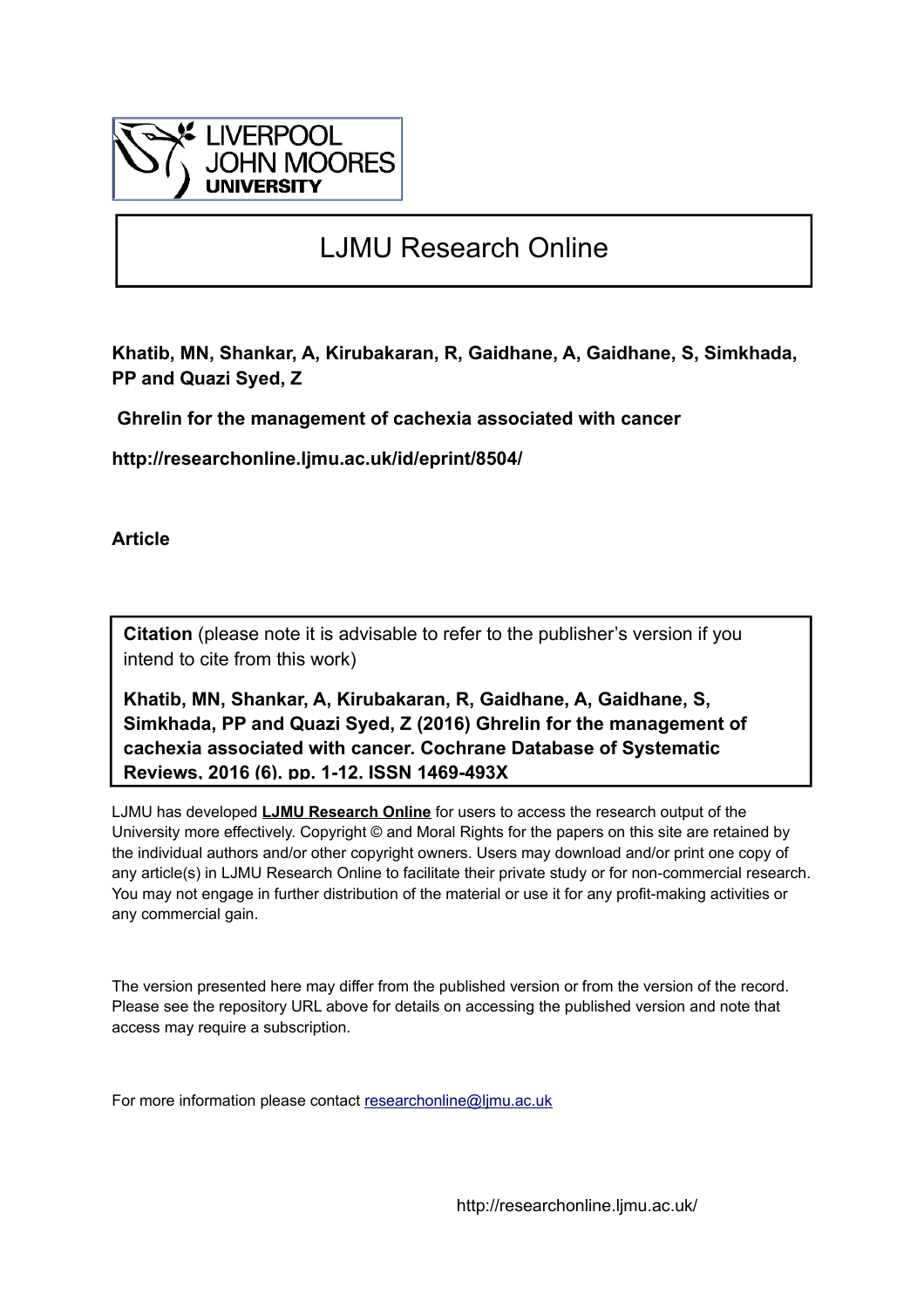

**Ghrelin for the management of cachexia associated with cancer (Protocol)**

Khatib MN, Shankar A, Kirubakaran R, Gaidhane A, Gaidhane S, Simkhada P, Quazi Syed Z

Khatib MN, Shankar A, Kirubakaran R, Gaidhane A, Gaidhane S, Simkhada P, Quazi Syed Z. Ghrelin for the management of cachexia associated with cancer. Cochrane Database of Systematic Reviews 2016, Issue 6. Art. No.: CD012229. DOI: 10.1002/14651858.CD012229.

**[www.cochranelibrary.com](http://www.cochranelibrary.com)**

**Ghrelin for the management of cachexia associated with cancer (Protocol)** Copyright © 2016 The Cochrane Collaboration. Published by John Wiley & Sons, Ltd.

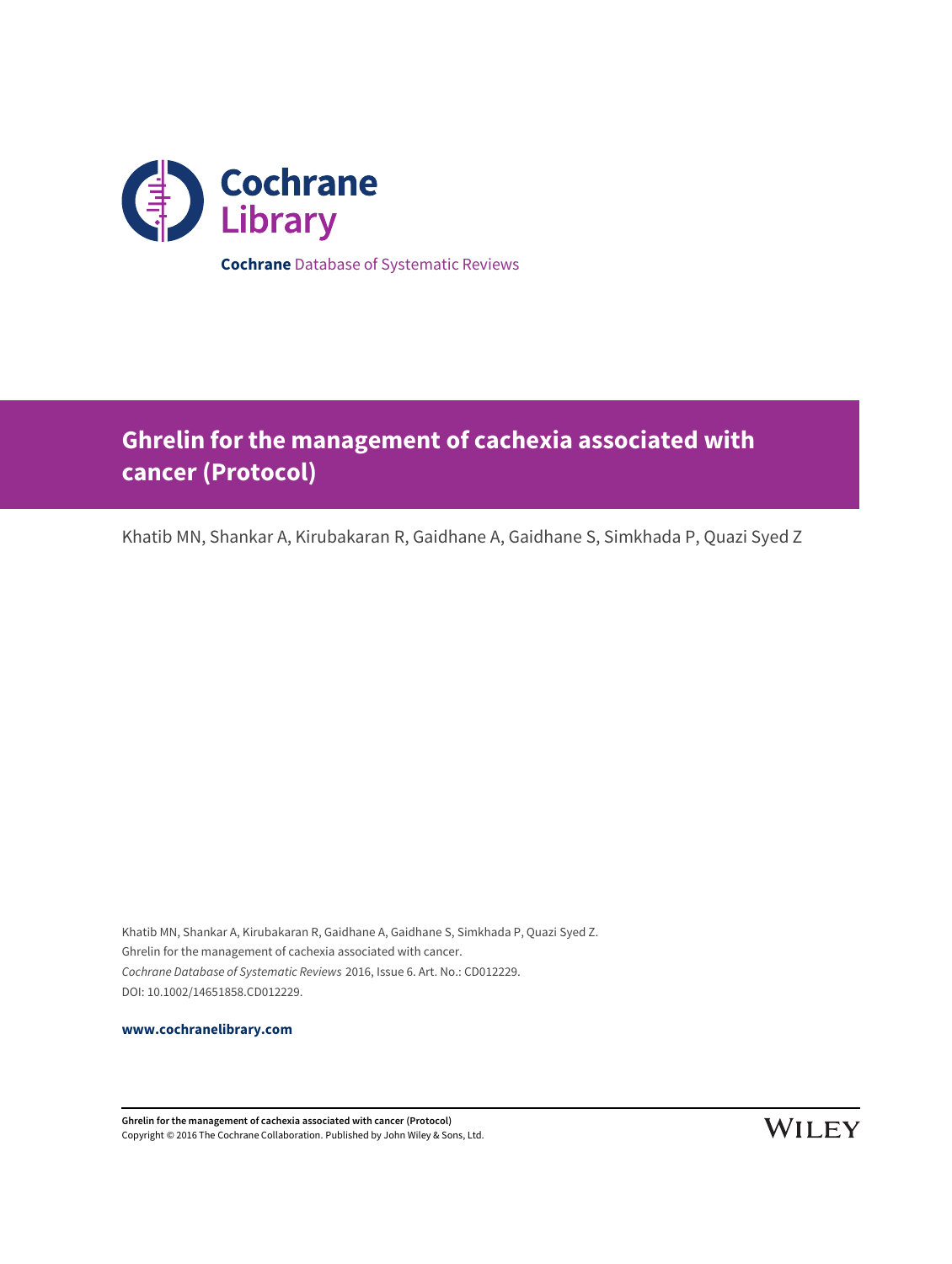# **TABLE OF CONTENTS**

| - 6             |
|-----------------|
|                 |
| $\overline{10}$ |
| 11              |
|                 |
|                 |
|                 |

**Ghrelin for the management of cachexia associated with cancer (Protocol) i Copyright © 2016 The Cochrane Collaboration. Published by John Wiley & Sons, Ltd.**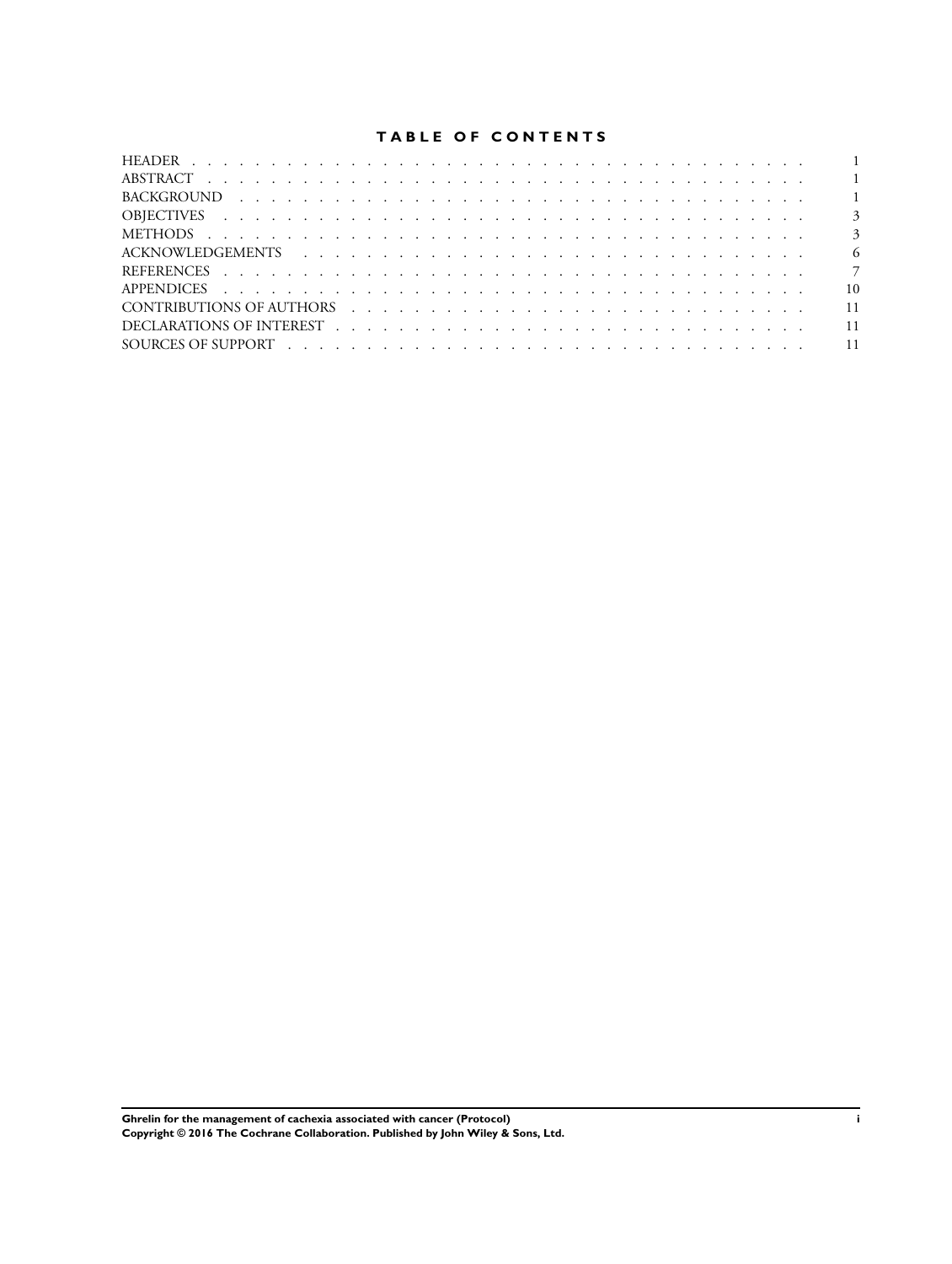**[Intervention Protocol]**

# **Ghrelin for the management of cachexia associated with cancer**

Mahalaqua Nazli Khatib<sup>1</sup>, Anuraj Shankar<sup>2</sup>, Richard Kirubakaran<sup>3</sup>, Abhay Gaidhane<sup>4</sup>, Shilpa Gaidhane<sup>5</sup>, Padam Simkhada<sup>6</sup>, Zahiruddin Quazi Syed<sup>4</sup>

<sup>1</sup>Department of Physiology, Datta Meghe Institute of Medical Sciences, Wardha, India. <sup>2</sup>Department of Nutrition, Harvard University, Boston, Massachusetts, USA. <sup>3</sup>South Asian Cochrane Network & Center, Prof. BV Moses Center for Evidence-Informed Health Care and Health Policy, Christian Medical College, Vellore, India. <sup>4</sup>Department of Community Medicine, Datta Meghe Institute of Medical Sciences, Wardha, India. <sup>5</sup>Department of Medicine, Datta Meghe Institute of Medical Sciences, Wardha, India. <sup>6</sup>Centre for Public Health, Liverpool John Moores University, Liverpool, UK

Contact address: Mahalaqua Nazli Khatib, Department of Physiology, Datta Meghe Institute of Medical Sciences, Sawangi Meghe, Wardha, Maharashtra, 442004, India. [nazli.786@rediffmail.com](mailto:nazli.786@rediffmail.com).

**Editorial group:** Cochrane Pain, Palliative and Supportive Care Group. **Publication status and date:** New, published in Issue 6, 2016.

**Citation:** Khatib MN, Shankar A, Kirubakaran R, Gaidhane A, Gaidhane S, Simkhada P, Quazi Syed Z. Ghrelin for the management of cachexia associated with cancer. *Cochrane Database of Systematic Reviews* 2016, Issue 6. Art. No.: CD012229. DOI: 10.1002/14651858.CD012229.

Copyright © 2016 The Cochrane Collaboration. Published by John Wiley & Sons, Ltd.

## **A B S T R A C T**

This is the protocol for a review and there is no abstract. The objectives are as follows:

To assess the efficacy and safety of ghrelin on improving food intake, body composition and survival in patients with cachexia associated with cancer.

# **B A C K G R O U N D**

This protocol is partly based on suggested wording from the Pain, Palliative and Supportive Care Review Group (PaPaS CRG).

## **Description of the condition**

Cancer and its co-morbidities, like cancer cachexia, have afflicted humans for centuries and still continue to be a major public health problem. Patients suffering from cancer are amongst the most malnourished of all the patient groups [\(Ryan 2016](#page-9-0)). It has been estimated that cachexia affects 60% to 80% of all advanced cancer patients ([Baracos 2011](#page-9-0)) and more than 30% of patients die due to cachexia [\(von Haehling 2012](#page-9-0)). Cancer cachexia is commonly associated with decreased life expectancy and poor quality of life [\(Utech 2012](#page-9-0)).

Cancer cachexia is defined as "a multifactorial syndrome characterised by an ongoing loss of skeletal muscle mass (with or without loss of fat mass) that cannot be fully reversed by conventional nutritional support and leads to progressive functional impairment" [\(Fearon 2011](#page-9-0)). Cachexia syndrome can develop progressively, through stages of pre-cachexia to cachexia to refractory cachexia ([Fearon 2011](#page-9-0)). The incidence of cancer cachexia varies according to tumor type ([Teunissen 2007](#page-9-0); [Tisdale 2009;](#page-9-0) [Sun 2015](#page-9-0)). The prevalence of cachexia is highest in people with pancreatic cancer (88.9%), followed by gastric cancer (76.5% to 87%) and esophageal cancer (52.9%) [\(Sun 2015](#page-9-0); [Tisdale 2009](#page-9-0)). The frequency of weight loss is lowest in patients with breast can-

**Ghrelin for the management of cachexia associated with cancer (Protocol) 1 Copyright © 2016 The Cochrane Collaboration. Published by John Wiley & Sons, Ltd.**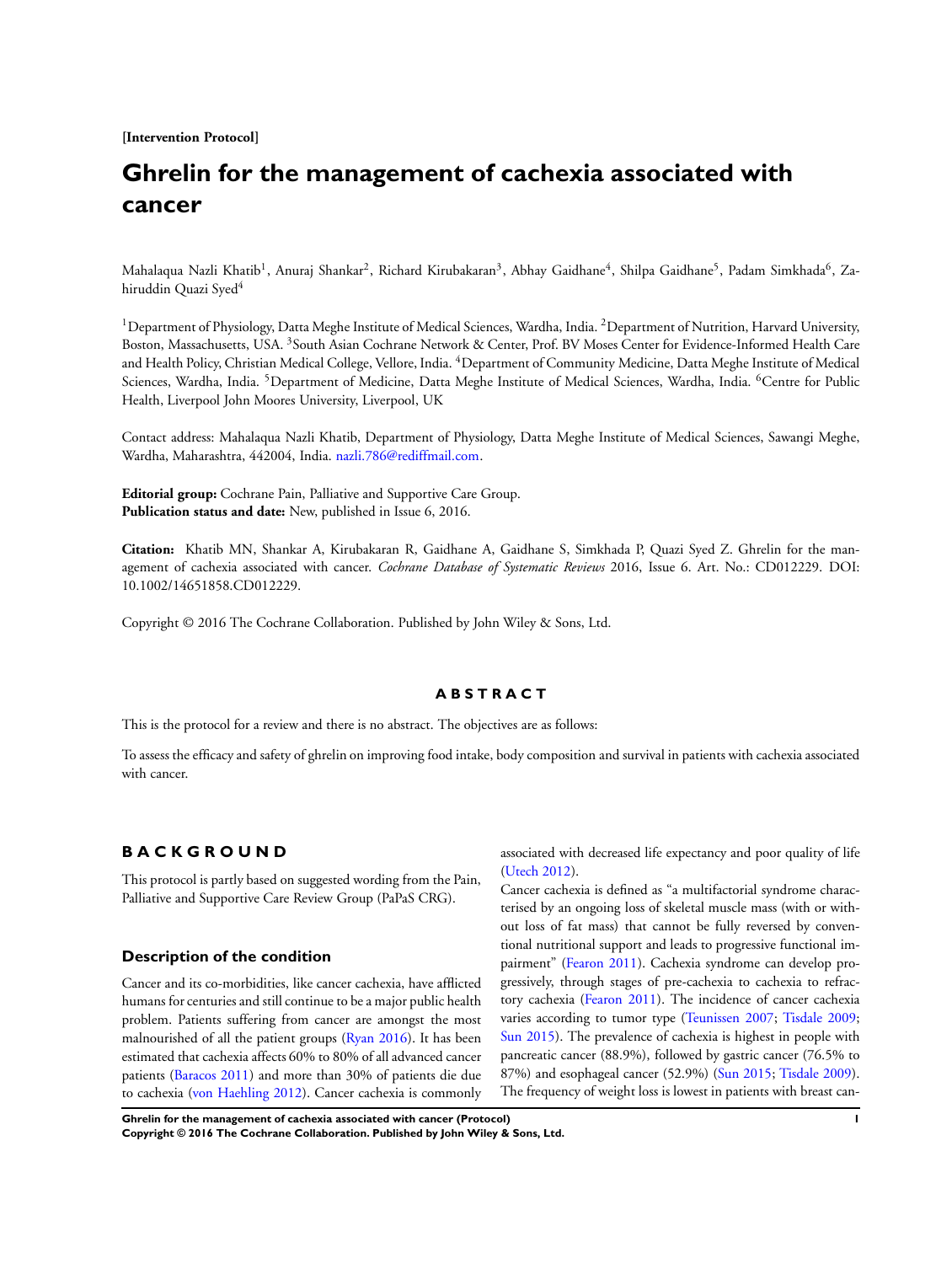cer, sarcomas, non-Hodgkin's lymphoma and acute nonlymphocytic leukemia [\(Teunissen 2007](#page-9-0); [Tisdale 2009](#page-9-0)). Cachexia can be a presenting symptom in a majority of patients with advanced cancer; mainly those with hepatic, lung, or bone metastasis and primary cancers of the lung, cervix or head and neck ([Mendes 2015](#page-9-0)). Although certain tumor types are more commonly associated with cachexia, even with the same tumor type there are variations in the extent to which patients exhibit cachexia [\(Tisdale 2009](#page-9-0)). During the last few decades extensive research has been carried out to understand the complex pathophysiology of cachexia associated with cancer. Anorexia, anaemia, asthenia, inflammation, altered hormonal homeostasis, energy imbalance, and several cancer-related metabolic changes (like negative protein balance and increased lipolysis) leading to significant weight loss have been attributed to the pathogenesis of cancer cachexia [\(Mendes 2015;](#page-9-0) [Penna 2010](#page-9-0); [Stephens 2008\)](#page-9-0). Therapies for cancer, such as chemotherapy, surgery and radiotherapy, also cause anorexia, muscle atrophy and weight loss ([Chen 2015](#page-9-0); [Garcia 2005;](#page-9-0) [Tisdale](#page-9-0) [2009](#page-9-0)). Deregulation of control of energy expenditure and hunger/ satiety by the hypothalamus promotes cachexia in cancer patients [\(Mendes 2015\)](#page-9-0). A discrepancy between anabolic and catabolic pathways mediated by chronic inflammation can cause muscle wasting in patients with cancer cachexia [\(Madeddu 2015a](#page-9-0)). Depletion of adipose tissue as well as skeletal muscle mass with relative preservation of non-muscle protein compartment can contribute to weight loss in cancer patients [\(Tisdale 2009](#page-9-0)). Studies suggest that the tumour cells secrete certain humoral factors which promote central and peripheral-mediated cancer cachexia [\(Stewart 2006](#page-9-0)). Cachectic factors (like activin and proteolysis-inducing factor) secreted by the tumour cells decrease the synthesis and increase the breakdown of muscle proteins, and thereby induce sarcopenia ([Stewart 2006\)](#page-9-0). Excretion of cytokines and lipidmobilising factors may contribute to depletion of adipose tissue [\(Stewart 2006\)](#page-9-0). Tumor cells secrete pro-inflammatory factors that promote cachexia by signaling anorexia, muscle wasting and atrophy of white adipose tissue (WAT). The release of inflammatory cytokines like TNF-α (cachexin or cachectin), interferon gamma, interleukin-6 and angiotensin II can also have a role in cancer cachexia [\(Tisdale 2009](#page-9-0)).

As cachexia progresses, wasting of skeletal muscles limits mobility and thereby leads to poor quality of life which in turn pushes cancer patients towards isolation and depression [\(Stewart 2006;](#page-9-0) [Watanabe 1996](#page-9-0); [Windsor 1988\)](#page-9-0). Not only patients, but also family members - especially caregivers - and healthcare professionals often suffer from depression as they try to palliate cancer patients' symptoms [\(Reid 2012\)](#page-9-0). Although cancer cachexia is associated with increased mortality and poor quality of life, treatment options for the condition are limited ([Penna 2016](#page-9-0)). As the condition is associated with complex pathophysiological processes, therapies with potential orexigenic, anabolic and anti-inflammatory effects should be targeted to counter this condition.

## **Description of the intervention**

The approach to treatment for cancer cachexia is multimodal and includes nutritional support, pharmacological treatments, and non-pharmacological therapies like physical training ([Madeddu](#page-9-0) [2015a\)](#page-9-0). Caloric supplementation or appetite stimulants like megestrol acetate, medroxyprogesterone acetate (MPA), cyproheptadine, marijuana, and corticosteroids such as dexamethasone, prednisolone and methylprednisolone have been used for enhancing appetite in cancer patients ([Fearon 2011](#page-9-0); [Tisdale 2009](#page-9-0)). However, these interventions have limited efficacy. No definitive pharmacological treatment is available to address the relevant components of the syndrome ([Esposito 2015\)](#page-9-0).

Ghrelin, a novel orexigenic gut hormone, is primarily secreted by the endocrine X/A-like cells of the stomach mucosa and also by intestinal mucosa, arcuate nucleus of the hypothalamus, pituitary gland, pancreatic islets, and other tissues ([Khatib 2015b](#page-9-0)). Studies have shown that this 28-amino acid peptide hormone is an endogenous ligand for the growth hormone secretagogue receptor and can be a potential therapeutic agent for cachexia-associated cancer ([Chen 2015;](#page-9-0) [Garcia 2015;](#page-9-0) [Pietra 2014](#page-9-0); [Tsubouchi 2014;](#page-9-0) [Zhang 2015\)](#page-9-0). It has shown promising results in randomised clinical trials [\(Garcia 2007](#page-9-0); [Garcia 2013](#page-9-0); [Garcia 2015](#page-9-0); [Khatib 2014b;](#page-9-0) [Khatib 2014e;](#page-9-0) [Madeddu 2015b](#page-9-0)). Ghrelin has the potential to increase body weight and body composition through increased appetite, increased growth hormone (GH) secretion and prevention of muscle catabolism, which suggests that ghrelin could be an effective treatment for cancer anorexia [\(DeBoer 2007](#page-9-0); [Fujitsuka](#page-9-0) [2011](#page-9-0); [Garcia 2005;](#page-9-0) [Garcia 2013](#page-9-0); [Khatib 2014a;](#page-9-0) [Khatib 2014d;](#page-9-0) [Khatib 2014f](#page-9-0); [Khatib 2015b;](#page-9-0) [Klok 2007;](#page-9-0) [Neary 2004;](#page-9-0) [Tsubouchi](#page-9-0) [2014](#page-9-0); [Wren 2001](#page-9-0)). Ghrelin is well tolerated with no reported side effects ([Akamizu 2010](#page-9-0); [Khatib 2015a](#page-9-0); [Neary 2004](#page-9-0)).

Ghrelin agonists are being developed and tested for the treatment of anorexia/cachexia. Anamorelin, a first-in-class, potent orallyactive and highly-specific ghrelin receptor agonist, increases food intake, body weight and lean body mass [\(Northrup 2013](#page-9-0); [Pietra](#page-9-0) [2014](#page-9-0)). It is well tolerated with no dose-limiting toxicities [\(Zhang](#page-9-0) [2015](#page-9-0)). Anamorelin treatment for 12 weeks had a favourable clinical response profile in patients with cancer anorexia-cachexia syndrome in one study [\(Garcia 2015](#page-9-0)). Administration of RC-1291, a ghrelin mimetic, in cachectic cancer patients increased lean body mass in another study [\(Garcia 2007](#page-9-0)); it represents a new class of drug for patients with cancer cachexia.

## **How the intervention might work**

Although the mechanisms of action of ghrelin have not been fully elucidated, an increase in appetite and decrease in energy expenditure via hypothalamic effects [\(Fujitsuka 2014](#page-9-0); [Garcia 2013;](#page-9-0) [Murphy 1998](#page-9-0)); promotion of anabolic activity [\(Chen 2015\)](#page-9-0); decrease in inflammation ([Dixit 2004;](#page-9-0) [Tsubouchi 2014](#page-9-0)); an increase in growth hormone ([Garcia 2009;](#page-9-0) [Khatib 2014a](#page-9-0); [Khatib 2014d;](#page-9-0)

**Ghrelin for the management of cachexia associated with cancer (Protocol) 2 Copyright © 2016 The Cochrane Collaboration. Published by John Wiley & Sons, Ltd.**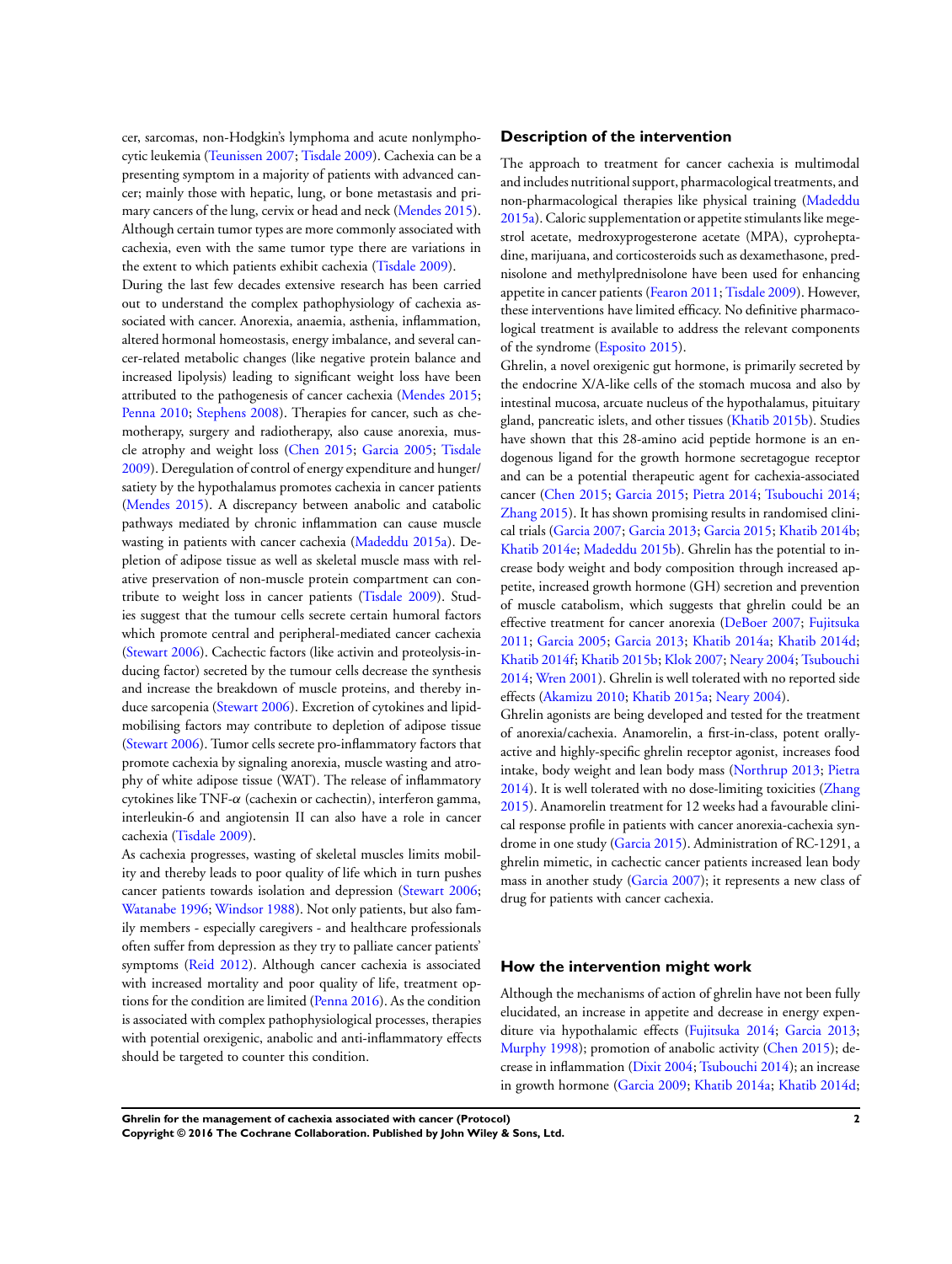[Khatib 2014f\)](#page-9-0); control of gastrointestinal motility [\(Fujino 2003](#page-9-0)); and direct effects in adipose tissue [\(Kos 2009](#page-9-0)) and skeletal muscle [\(Porporato 2013;](#page-9-0) [Tsubouchi 2014](#page-9-0)) have been proposed.

Ghrelin and synthetic ghrelin receptor agonists cause weight gain by increasing food intake and by food intake-independent mechanisms ([Garcia 2013;](#page-9-0) [Sugiyama 2012](#page-9-0); [Tschop 2000](#page-9-0)). Ghrelin promotes weight gain and lean body mass via anti-inflammatory action and effects involving orexigenic neuropeptides [\(DeBoer 2007;](#page-9-0) [Khatib 2014c;](#page-9-0) [Khatib 2015b](#page-9-0)). Animals treated with ghrelin exhibit a decreased expression of IL-1 receptor-I transcript in the hypothalamus and brainstem and an increased expression of orexigenic peptides and neuropeptide Y (NPY) in the hypothalamus [\(DeBoer 2007](#page-9-0); [Tisdale 2009\)](#page-9-0). Administration of ghrelin prevents muscle atrophy by down-regulating inflammation and activating protein kinase B (a protein kinase that plays a key role in apoptosis, cell proliferation, and cell migration), myogenin (a transcription factor involved in myogenesis and repair) and myoD (a protein that plays a major role in regulating muscle differentiation) ([Chen](#page-9-0) [2015](#page-9-0)). Both acytylated and unacytylated ghrelin blocks skeletal muscle atrophy in a growth hormone-independent manner [\(Porporato 2013\)](#page-9-0). In vitro studies have demonstrated that ghrelin may regulate mesenchymal cell development by stimulating myogenesis ([Zhang 2007](#page-9-0)). Cells expressing ghrelin have demonstrated a significant increase in the differentiation of premyocytes into myocytes ([Zhang 2007\)](#page-9-0). Ghrelin inhibits the production and prevents the increase of pro-inflammatory cytokines released by the tumour cells ([Chen 2015](#page-9-0); [Dixit 2004;](#page-9-0) [Tsubouchi 2014](#page-9-0)). Activation of the ghrelin receptor in the central nervous system releases GH which regulates insulin-like growth factor-1 (IGF-1) [\(Khatib](#page-9-0) [2014f;](#page-9-0) [Khatib 2014a;](#page-9-0) [Velloso 2008\)](#page-9-0). GH/IGF-1 axis acts directly on bone, muscle and fat tissue and also indirectly by producing anti-cachectic cytokines and muscle-restricted insulin-like growth factor-1 (mIGF-1) [\(Fuoco 2015\)](#page-9-0). Since GH secretagogue receptors (GHS-R) are expressed in vagal afferent neurons, the gastric vagus nerve is involved in the effect of ghrelin on food intake and GI motility ([Date 2002\)](#page-9-0). Gastric ghrelin signaling via vagal afferents suppresses the activity of the sympathetic nerves and increases the discharge of both the gastric and the vagus efferent nerves [\(Fujitsuka 2009\)](#page-9-0). Ghrelin also promotes fasted motor activity by activating the NPY neurons in the brain ([Fujino 2003\)](#page-9-0). Anamorelin increases GH, IGF-1 and body weight with good tolerability and selectivity [\(Garcia 2009](#page-9-0)). Oral administration of rikkunshito increases plasma acyl ghrelin levels in humans, mice, rats and dogs [\(Fujitsuka 2009;](#page-9-0) [Fujitsuka 2011;](#page-9-0) [Takeda 2008](#page-9-0)). It may be a viable treatment modality for cancer-associated cachexia.

## **Why it is important to do this review**

Despite the high prevalence of cancer cachexia, effective therapies are still limited and no definitive pharmacological treatment is available to address the relevant components of this syndrome [\(Esposito 2015](#page-9-0)). There is a strong need for more effective appetite-

stimulatory therapies for patients with this condition. Several studies have demonstrated positive and encouraging effects of ghrelin or GH secretagogues (GHS) in patients with cancer cachexia [\(Esposito 2015;](#page-9-0) [Garcia 2007;](#page-9-0) [Garcia 2013;](#page-9-0) [Molfino 2014;](#page-9-0) [Neary](#page-9-0) [2004](#page-9-0)). However, the safety and efficacy of ghrelin for cancer-associated cachexia have not been systematically reviewed. There is a need to synthesise the evidence for patients, practitioners and policy makers to decide whether ghrelin can be incorporated in the management of cachexia associated with cancer and, if data permit, to explore the optimal drug programme for this group of patients. Therefore, systematic evaluation of the role of ghrelin in the treatment of cancer cachexia is warranted.

# **O B J E C T I V E S**

To assess the efficacy and safety of ghrelin on improving food intake, body composition and survival in patients with cachexia associated with cancer.

# **M E T H O D S**

## **Criteria for considering studies for this review**

#### **Types of studies**

We will include randomised controlled trials (RCTs) with unblinded or blinded assessment of outcomes. Full journal publication is required, with the exception of extended abstracts of otherwise unpublished clinical trials. We will exclude short abstracts (usually meeting reports), non-randomised studies, studies of experimental pain, case reports, and clinical observations.'

#### **Types of participants**

We will include cachexic adults of 18 years and over with a histological or clinical diagnosis of cancer; or meeting any of the international criteria for cancer cachexia ([Bozzetti 2009;](#page-9-0) [Fearon 2006;](#page-9-0) [Fearon 2011](#page-9-0)). Both inpatients and outpatients with any stage of cancer irrespective of gender or race will be considered for inclusion. We will include patients in any healthcare setting (including hospice, hospital, oncology centre or community).

#### **Types of interventions**

We will include studies in which the intervention is the administration of ghrelin in any form, at any dose, at any frequency, by any route and for any duration, administered for improving food intake, body composition and survival, compared to placebo

**Ghrelin for the management of cachexia associated with cancer (Protocol) 3 Copyright © 2016 The Cochrane Collaboration. Published by John Wiley & Sons, Ltd.**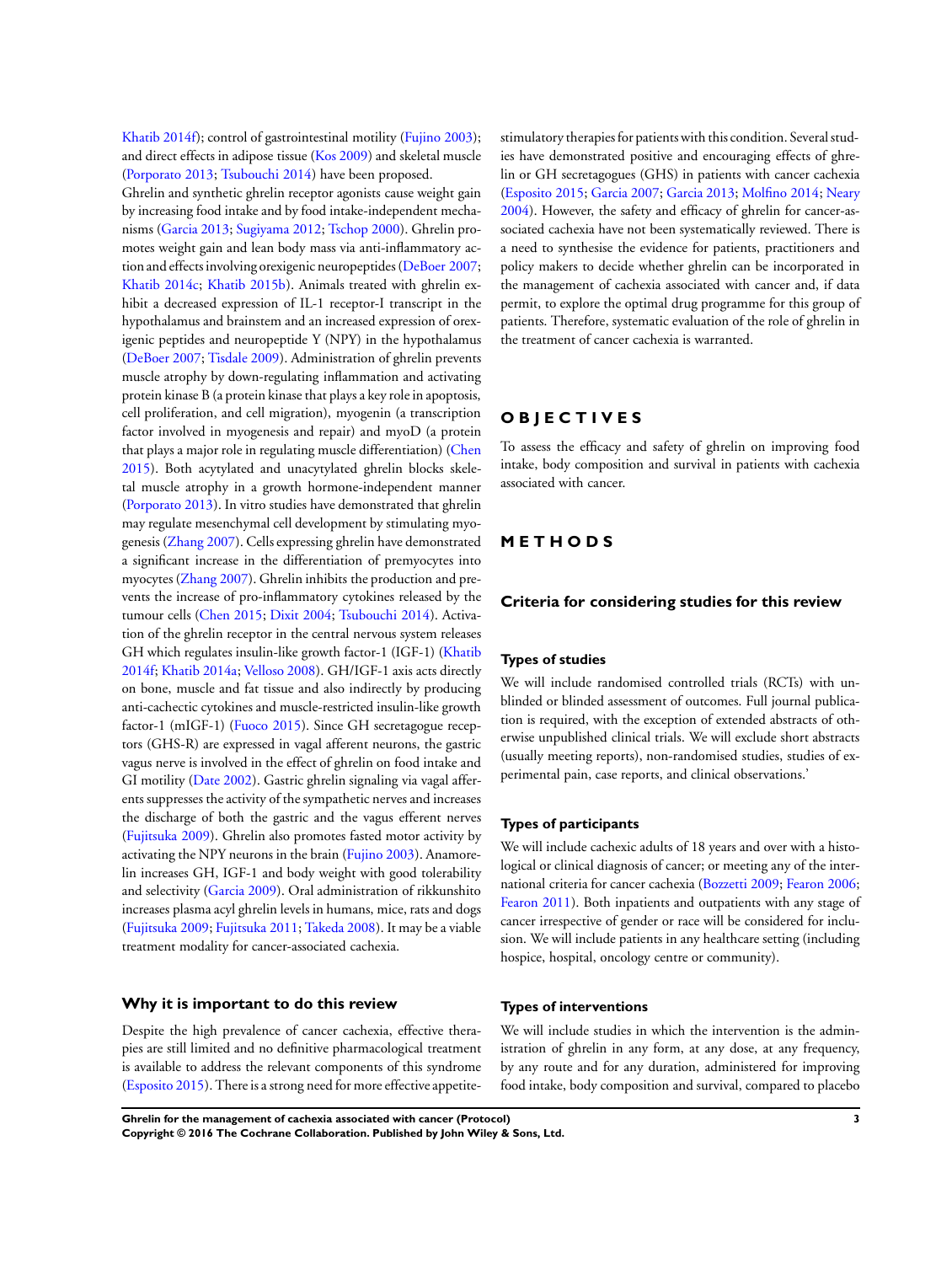or any active comparator (such as appetisers, nutritional supplements, etc.).

The following comparisons will be made in the review:

- 1. Ghrelin versus placebo;
- 2. Ghrelin versus no treatment;

3. Ghrelin versus alternative experimental treatment modality (like appetisers, nutritional supplements, etc);

4. Ghrelin in combination with other treatments versus ghrelin treatment alone;

5. Ghrelin treatment versus ghrelin analogues/ghrelin mimetics (anamorelin, ipamorelin, eganamorelin, hexarelin, MK-677, etc.) or ghrelin potentiators/enhancers (rikkunshito).

## **Types of outcome measures**

## **Primary outcomes**

1. Change in food intake as difference between baseline and the end of treatment. We will express this outcome as a dichotomous variable (number of patients who experienced an increase in food intake) or a continuous variable (actual change in food intake).

2. Change in body weight as difference between baseline and at the end of treatment. We will express this outcome as a dichotomous variable (number of patients who experienced change in body weight) or a continuous variable (actual change in body weight).

3. Adverse events as the number of patients who suffered an event described as an adverse event by the authors of the studies.

#### **Secondary outcomes**

1. Change in survival measured as increase in survival in days. We will use hazard ratios for how many times more (or less) likely a participant is to suffer the event at a particular point in time if they receive ghrelin rather than the control intervention.

2. Change in body composition (lean body mass, fat mass) as difference between baseline and the end of treatment. We will express this outcome as a dichotomous variable (number of patients who experienced change in body weight) or a continuous variable (actual change in body composition).

3. Plasma ghrelin levels as difference between baseline and the end of treatment. We will express this outcome as a dichotomous variable (number of patients who experienced increase in plasma ghrelin levels) or a continuous variable (actual change in plasma ghrelin levels).

4. Change in the Quality of Life (QoL) using Health-Related Quality of Life (HRQoL) [\(CDC 2016\)](#page-9-0).

Reporting of these outcome measures will not form part of the criteria for including studies in a review.

## **Search methods for identification of studies**

## **Electronic searches**

We will search the following databases without language restrictions.

• The Cochrane Central Register of Controlled Trials (CENTRAL) (via the *Cochrane Library*).

- MEDLINE (via Ovid).
- EMBASE (via Ovid).

Medical subject headings (MeSH) or equivalent and text-word terms will be used. Full text translations of all relevant non-English articles will be obtained. Searches will be tailored to individual databases. The search strategy for MEDLINE can be found in [Appendix 1.](#page-12-0)

#### **Searching other resources**

We will search the metaRegister of controlled trials (mRCT) ([www.controlled-trials.com/mrct](http://www.controlled-trials.com/mrct)), National Cancer Institute ([http://www.cancer.gov/clinicaltrials\)](http://www.cancer.gov/clinicaltrials), clinicaltrials.gov ( [www.clinicaltrials.gov](http://www.clinicaltrials.gov)), and the WHO International Clinical Trials Registry Platform (ICTRP) (<http://apps.who.int/trialsearch/>) for ongoing trials. We will also search ClinicalStudyResults.org ( [www.clinicalstudyresults.org\)](http://www.clinicalstudyresults.org) for clinical trials. In addition, reference lists of reviews and retrieved articles will be checked for additional studies, and citation searches will be performed on key articles. Authors will be contacted where necessary for additional information. We will perform handsearching of abstracts from relevant conferences, such as the International Cachexia Conference. Experts in the field will be contacted for unpublished and ongoing trials to identify any additional literature related to the review.

## **Data collection and analysis**

#### **Selection of studies**

Two review authors (MNK,SG) will independently screen the articles retrieved from the searches using the Rayyan online screening tool [\(Elmagarmid 2014](#page-9-0)) and determine eligibility by reading the abstract of each study identified by the search. Independent review authors will eliminate studies that clearly do not satisfy inclusion criteria, and obtain full copies of the remaining studies. Two review authors (ZQS, AG) will read these studies independently to select relevant studies, and in the event of disagreement, a third author will adjudicate (AS). We will not anonymise the studies in any way before assessment. We will include a Preferred Reporting Items for Systematic Reviews and Meta-Analyses (PRISMA) flow chart in the full review which will show the status of identified studies [\(Moher 2009](#page-9-0)) as recommended in Part 2, Section 11.2.1

**Ghrelin for the management of cachexia associated with cancer (Protocol) 4 Copyright © 2016 The Cochrane Collaboration. Published by John Wiley & Sons, Ltd.**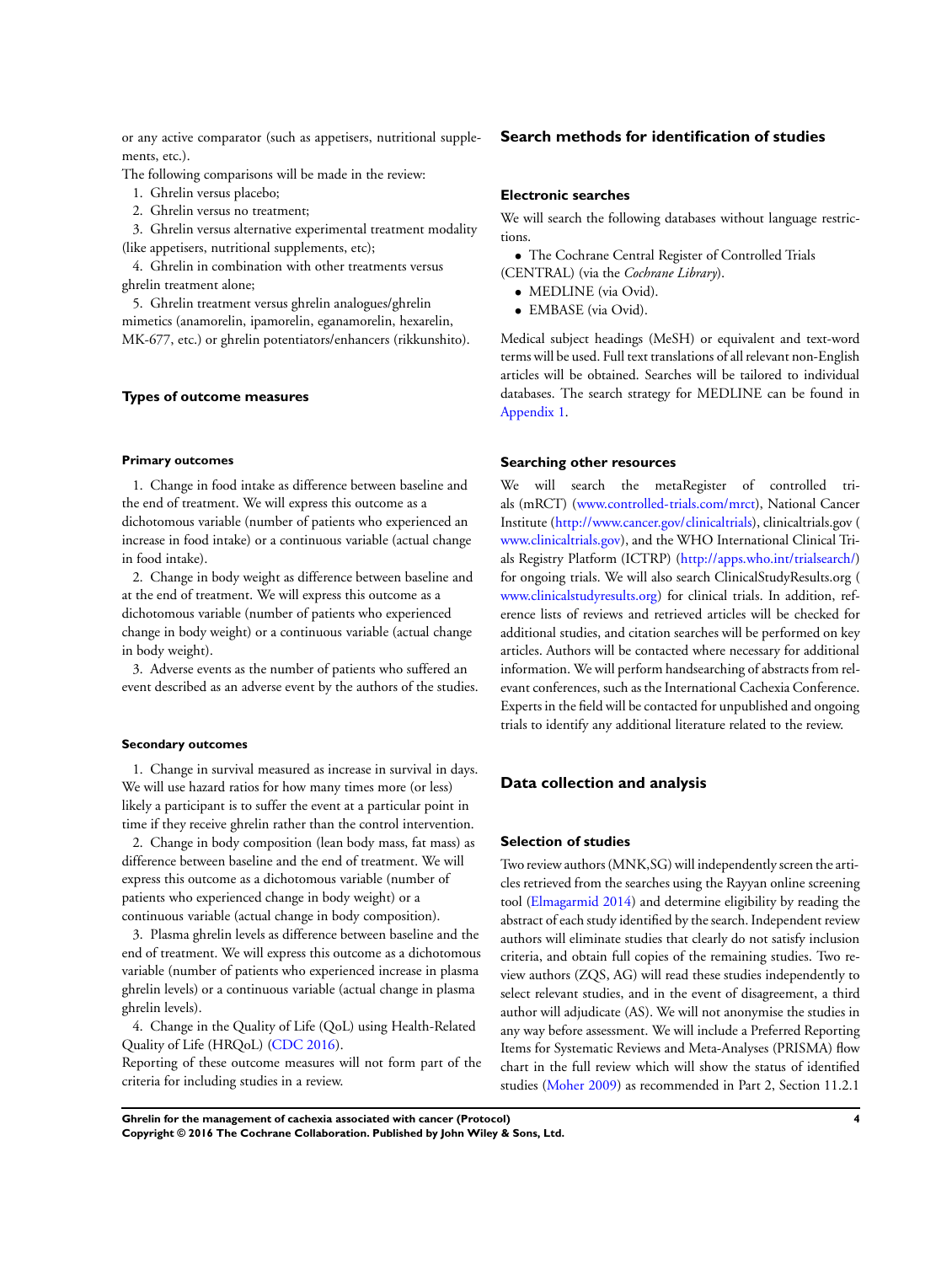of the *Cochrane Handbook* [\(Higgins 2011](#page-9-0)). We will include studies in the review irrespective of whether measured outcome data are reported in a 'usable' way.

#### **Data extraction and management**

Two review authors (MNK, SG) will independently extract data using a standard form and check for agreement before entry into Review Manager ([RevMan 2014\)](#page-9-0). We will include information about all the primary outcomes. We will collate multiple reports of the same study, so that each study rather than each report is the unit of interest in the review. We will collect characteristics of the included studies in sufficient detail to populate a table of 'Characteristics of included studies' in the full review.

## **Assessment of risk of bias in included studies**

This section is taken from the PaPaS template for protocols. Two authors (MNK, PS) will independently assess risk of bias for each study, using the criteria outlined in the *Cochrane Handbook for Systematic Reviews of Interventions* [\(Higgins 2011](#page-9-0)) and adapted from those used by the Cochrane Pregnancy and Childbirth Group, with any disagreements resolved by discussion. We will complete a 'Risk of bias' table for each included study using the 'Risk of bias' tool in RevMan ([RevMan 2014\)](#page-9-0).

We will assess the following for each study.

• Random sequence generation (checking for possible selection bias): We will assess the method used to generate the allocation sequence as: low risk of bias (any truly random process, e.g. random number table; computer random number generator); unclear risk of bias (method used to generate sequence not clearly stated). Studies using a non-random process (e.g. odd or even date of birth; hospital or clinic record number) will be excluded.

• Allocation concealment (checking for possible selection bias): The method used to conceal allocation to interventions prior to assignment determines whether intervention allocation could have been foreseen in advance of, or during recruitment, or changed after assignment. We will assess the methods as: low risk of bias (e.g. telephone or central randomisation; consecutively numbered sealed opaque envelopes); unclear risk of bias (method not clearly stated).

• Blinding of participants and personnel (checking for performance bias): We will assess the methods used to blind study participants and personnel about the receipt of the intervention. We will assess the methods as: low risk of bias (study states that it was blinded and describes the method used to achieve blinding); unclear risk of bias (study states that it was blinded but does not provide an adequate information of how it was done); high risk of bias (no blinding or incomplete blinding, and the outcome is likely to be influenced by lack of blinding; or blinding of participants of the study and personnel was

attempted, but it is likely that the blinding could have been broken).

• Blinding of outcome assessment (checking for possible detection bias): We will assess the methods used to blind study participants and outcome assessors from knowledge of which intervention a participant received. We will assess the methods as: low risk of bias (study states that it was blinded and describes the method used to achieve blinding, e.g. identical tablets; matched in appearance and smell); unclear risk of bias (study states that it was blinded but does not provide an adequate description of how blinding was achieved).

• Incomplete outcome data (checking for possible attrition bias due to the amount, nature and handling of incomplete outcome data): We will assess the methods used to deal with incomplete data as: low risk (< 10% of participants did not complete the study and/or used 'baseline observation carried forward' analysis); unclear risk of bias (used 'last observation carried forward' analysis); high risk of bias (used 'completer' analysis).

• Size of study (checking for possible biases confounded by small size). We will assess studies as being at low risk of bias ( $\geq$ 200 participants per treatment arm); unclear risk of bias (50 to 199 participants per treatment arm); high risk of bias (< 50 participants per treatment arm).

• Selective outcome reporting (checking for reporting bias): We will assess studies as being at low risk of bias (the study protocol is available; or the study protocol is not available but the study reported all expected and pre-specified outcomes); high risk of bias (the study reported one or more outcomes of interest incompletely); unclear risk of bias (the study provides insufficient information to permit judgement of 'low risk' or 'high risk').

• Other bias: We will assess the study as: low risk of bias (the study appears to be free of other sources of bias); unclear risk of bias (there may be a risk of bias, but there is insufficient information to judge whether risk of bias exists; or insufficient evidence that a problem under consideration will introduce bias); or high risk of bias (there is at least one important risk of bias).

#### **Measures of treatment effect**

We will use a fixed-effect model or random-effects model to estimate the overall direction, size and consistency of an effect. For dichotomous variables, we will compute treatment effects as risk ratios (RR) or odds ratios (OR) with 95% confidence intervals (CI). For continuous data we will use mean differences (MD) with 95% CI when the results are measured in the same way in different studies. We will use standardised mean differences (SMD) when the results obtained are conceptually the same but used different measurement scales. We will record means and standard deviations. The mean change in each group will be obtained by subtracting the final mean from the baseline mean. The change in standard deviation will be obtained from CI, standard errors,

**Ghrelin for the management of cachexia associated with cancer (Protocol) 5 Copyright © 2016 The Cochrane Collaboration. Published by John Wiley & Sons, Ltd.**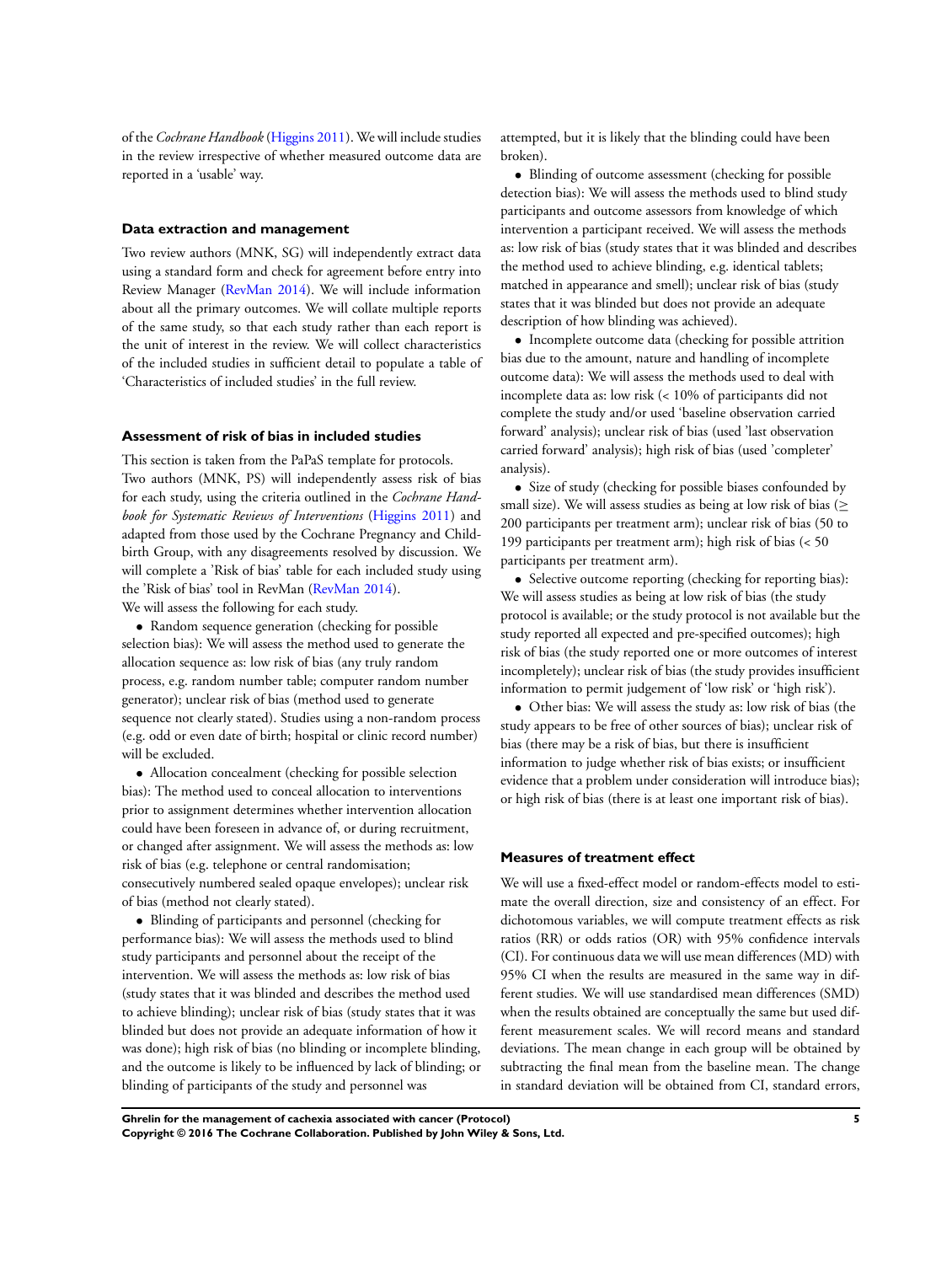t values, P values or F values (whichever is available) using the RevMan calculator. When there is not enough information available to calculate the standard deviations for the changes, they will be imputed. If the required data are not available, then we will use a comparison of final measurements. We will evaluate the direction and size of the effect as well as looking at the consistency of the effect across the selected studies. Clinically meaningful change will be considered taking into account the change in weight and appetite with a measurable entity and time span.

#### **Unit of analysis issues**

In parallel-group randomised controlled trials, we will consider the individual patient as the unit of analysis. When incorporating cross-over trials into a meta-analysis, we will follow the approach suggested by Elbourne ([Elbourne 2002\)](#page-9-0). We will incorporate these trials by taking measurements from experimental intervention periods and measurements from control intervention periods and analysing these as if the trial were a parallel group trial of intervention versus control. If carry-over is thought to be a problem, we will include only data from the first period. The effect estimate of cross-over trials will be included in a meta-analysis using the generic inverse-variance method.

#### **Dealing with missing data**

We will carry out an intention-to-treat analysis. When published data are missing, incomplete or inconsistent with RCT protocols, we will ask for further information from the authors/manufacturers. We will contact authors by email if studies did not report the outcome measures of interest, did not describe randomisation or intention-to-treat analysis or had missing data.

#### **Assessment of heterogeneity**

We plan to assess clinical heterogeneity by using the Chi<sup>2</sup> test (P value < 0.10 for statistical significance) and use the  $I^2$  statistic to quantify heterogeneity. Heterogeneity will be regarded as considerable if  $I^2$  is more than 75%; substantial if it is between 50% and 90%; moderate if it is between 30% and 60% and mild if less than 40% [\(Higgins 2011\)](#page-9-0). If we identify statistical heterogeneity (I² greater than, or equal to 50%), we will report it and explore possible causes by prespecified subgroup analysis, and will apply a random-effects model.

#### **Assessment of reporting biases**

If there are 10 or more included studies, we plan to conduct a funnel plot test for asymmetry to assess for any evidence of reporting bias. Additionally, possible sources of asymmetry in a funnel plot will be explored.

## **Data synthesis**

We will undertake a meta-analysis only if participants, interventions, comparisons and outcomes are judged to be sufficiently similar to ensure an answer that is clinically meaningful and relevant. For analysis, we plan to use [RevMan 2014](#page-9-0), the statistical package provided by the Cochrane Collaboration.

If statistical heterogeneity (I² greater than, or equal to 50%) is detected, we will attempt to identify the sources of the heterogeneity and will perform subsequent meta-analysis using a random-effects model. If the meta-analysis is inappropriate for any other reason, we will not pool the results of the included studies, but will present a qualitative description of these studies with supporting tables. If there are sufficient and homogeneous data with consistent or comparable outcomes, we plan to perform a meta-analysis using a fixed-effect model.

#### **'Summary of findings' tables**

We will include a 'Summary of findings' (SoF) table as set out in the PaPaS author guide ([AUREF 2012](#page-9-0)) and recommended in the *Cochrane Handbook*, chapter 4.6.6 [\(Higgins 2011\)](#page-9-0). We will present the SoF tables under the following comparisons for all of the primary outcomes:

1. Ghrelin versus placebo;

2. Ghrelin versus an alternative experimental treatment modality; and

3. Ghrelin in combination with other treatments versus ghrelin treatment alone.

Two review authors (ZQS, MNQ) will assess the overall quality of the evidence for each outcome using the GRADE system ( [GRADEpro GDT 2015\)](#page-9-0) and present the findings in the 'Summary of findings' tables. In particular, we will include key information concerning the quality of evidence, the magnitude of effect of the interventions examined, and the sum of available data on the main outcomes.

We will decrease the grade if there is:

- A serious (-1) or very serious (-2) limitation to study quality;
- Important inconsistency  $(-1)$ ;
- Some (-1) or major (-2) uncertainty about directness;
- Imprecise or sparse data (-1);
- High probability of reporting bias (-1).

We will justify all decisions to down-grade the quality of studies using footnotes.

#### **Subgroup analysis and investigation of heterogeneity**

Subgroup analyses are planned for form, dose, duration and route of administration of ghrelin, and for different types of cancer.

# **A C K N O W L E D G E M E N T S**

**Ghrelin for the management of cachexia associated with cancer (Protocol) 6 Copyright © 2016 The Cochrane Collaboration. Published by John Wiley & Sons, Ltd.**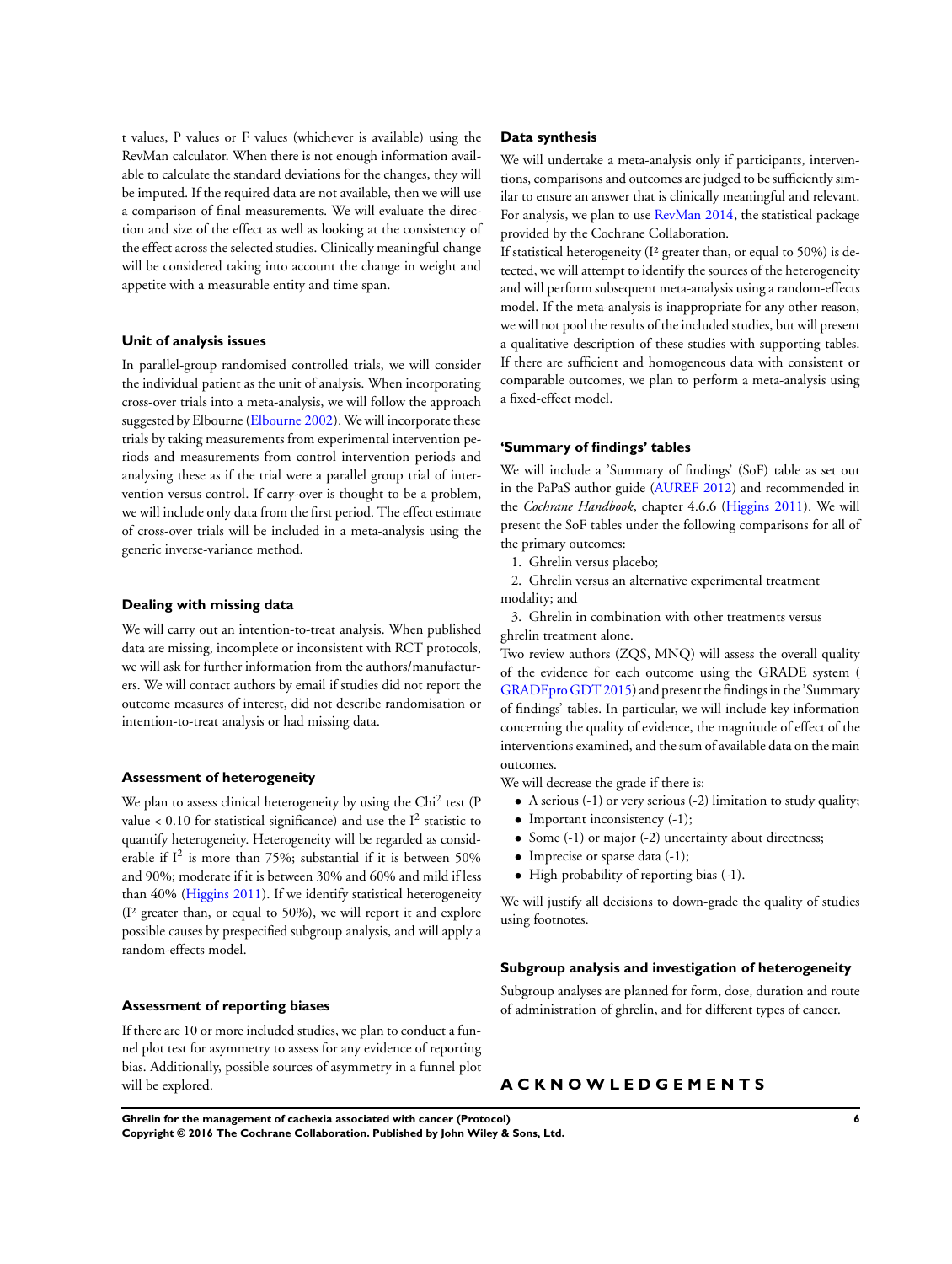<span id="page-9-0"></span>• We acknowledge the support of Dr Prathap Tharyan, Director, South Asian Cochrane Network & Center, Prof. BV Moses Center for Evidence-Informed Health Care and Health Policy, Christian Medical College, Vellore, India.

• Cochrane Review Group funding acknowledgement: The National Institute for Health Research (NIHR) is the largest single funder of the Cochrane PaPaS Group. Disclaimer: The views and opinions expressed herein are those of the authors and do not necessarily reflect those of the NIHR, National Health Service (NHS) or the Department of Health.

• We acknowledge the external peer referees Dr Ollie Minton, consultant and senior lecturer in palliative medicine, Roger Goucke, anaesthesia/palliative Care, Maria J Silveira, palliative care specialist and researcher, and Marília Seelaender, head of the Cancer Metabolism Group, University of São Paulo, for providing valuable input to the protocol.

• We acknowledge the support of Dr Alka Rawekar, Dr Tripti Shrivastava and Mahafroz Khatib during the preparation of the protocol.

# **R E F E R E N C E S**

#### **Additional references**

#### **Akamizu 2010**

Akamizu T, Kangawa K. Ghrelin for cachexia. *Journal of Cachexia, Sarcopenia and Muscle* 2010;**1**(2):169–76. [PUBMED: 21475698]

#### **AUREF 2012**

Cochrane Pain, Palliative and Supportive Care Group. PaPaS Author and Referee Guidance. http://papas.cochrane.org/ papas-documents (accessed on 16 August 2015).

#### **Baracos 2011**

Baracos VE. Pitfalls in defining and quantifying cachexia. *Journal of Cachexia, Sarcopenia and Muscle* 2011;**2**(2):71–3. [PUBMED: 21766051]

## **Bozzetti 2009**

Bozzetti F, Mariani L. Defining and classifying cancer cachexia: a proposal by the SCRINIO Working Group. *JPEN. Journal of Parenteral and Enteral Nutrition* 2009;**33** (4):361–7. [PUBMED: 19109514]

#### **CDC 2016**

Centre for Disease Control and Prevention, National Center for Chronic Disease Prevention and Health Promotion. Health-Related Quality of Life (HRQOL) | CDC. http:// www.cdc.gov/hrqol/ May 2016.

#### **Chen 2015**

Chen JA, Splenser A, Guillory B, Luo J, Mendiratta M, Belinova B, et al. Ghrelin prevents tumour- and cisplatininduced muscle wasting: characterization of multiple mechanisms involved. *Journal of Cachexia, Sarcopenia and Muscle* 2015;**6**(2):132–43. [PUBMED: 26136189]

## **Date 2002**

Date Y, Murakami N, Toshinai K, Matsukura S, Niijima A, Matsuo H, et al. The role of the gastric afferent vagal nerve in ghrelin-induced feeding and growth hormone secretion in rats. *Gastroenterology* 2002;**123**(4):1120–8. [PUBMED: 12360474]

#### **DeBoer 2007**

DeBoer MD, Zhu X, Levasseur P, Meguid M, Suzuki S, Inui A, et al. Ghrelin treatment causes increased food intake and retention of lean body mass in a rat model

of cancer cachexia. *Endocrinology* 2007;**148**(6):3004–12. [PUBMED: 17347304]

#### **Dixit 2004**

Dixit D, Schaffer M, Pyle S, Collins D, Sakthivel K, Palaniappan R, et al. Ghrelin inhibits leptin- and activationinduced proinflammatory cytokine expression by human monocytes and T cells. *The Journal of Clinical Investigation* 2004;**114**(1):57–66. [PUBMED: 15232612]

#### **Elbourne 2002**

Elbourne DR, Altman DG, Higgins JP, Curtin F, Worthington HV, Vail A. Meta-analyses involving crossover trials: methodological issues. *International Journal of Epidemiology* 2002;**31**(1):140–9. [PUBMED: 11914310]

## **Elmagarmid 2014**

Elmagarmid A, Fedorowicz Z, Hammady H, Ilyas I, Khabsa M, Ouzzani M. Rayyan: a systematic reviews web app for exploring and filtering searches for eligible studies for Cochrane Reviews [oral presentation]. Cochrane Colloquium. John Wiley & Sons, 2014.

## **Esposito 2015**

Esposito A, Criscitiello C, Gelao L, Pravettoni G, Locatelli M, Minchella I, et al. Mechanisms of anorexia-cachexia syndrome and rational for treatment with selective ghrelin receptor agonist. *Cancer Treatment Reviews* 2015;**41**(9): 793–7. [PUBMED: 26386985]

#### **Fearon 2006**

Fearon KC, Voss AC, Hustead DS. Definition of cancer cachexia: effect of weight loss, reduced food intake, and systemic inflammation on functional status and prognosis. *The American Journal of Clinical Nutrition* 2006;**83**(6): 1345–50. [PUBMED: 16762946]

## **Fearon 2011**

Fearon K, Strasser F, Anker SD, Bosaeus I, Bruera E, Fainsinger RL, et al. Definition and classification of cancer cachexia: an international consensus. *The Lancet. Oncology* 2011;**12**(5):489–95. [PUBMED: 21296615]

#### **Fujino 2003**

Fujino K, Inui A, Asakawa A, Kihara N, Fujimura M, Fujimiya M. Ghrelin induces fasted motor activity of the

**Ghrelin for the management of cachexia associated with cancer (Protocol) 7**

**Copyright © 2016 The Cochrane Collaboration. Published by John Wiley & Sons, Ltd.**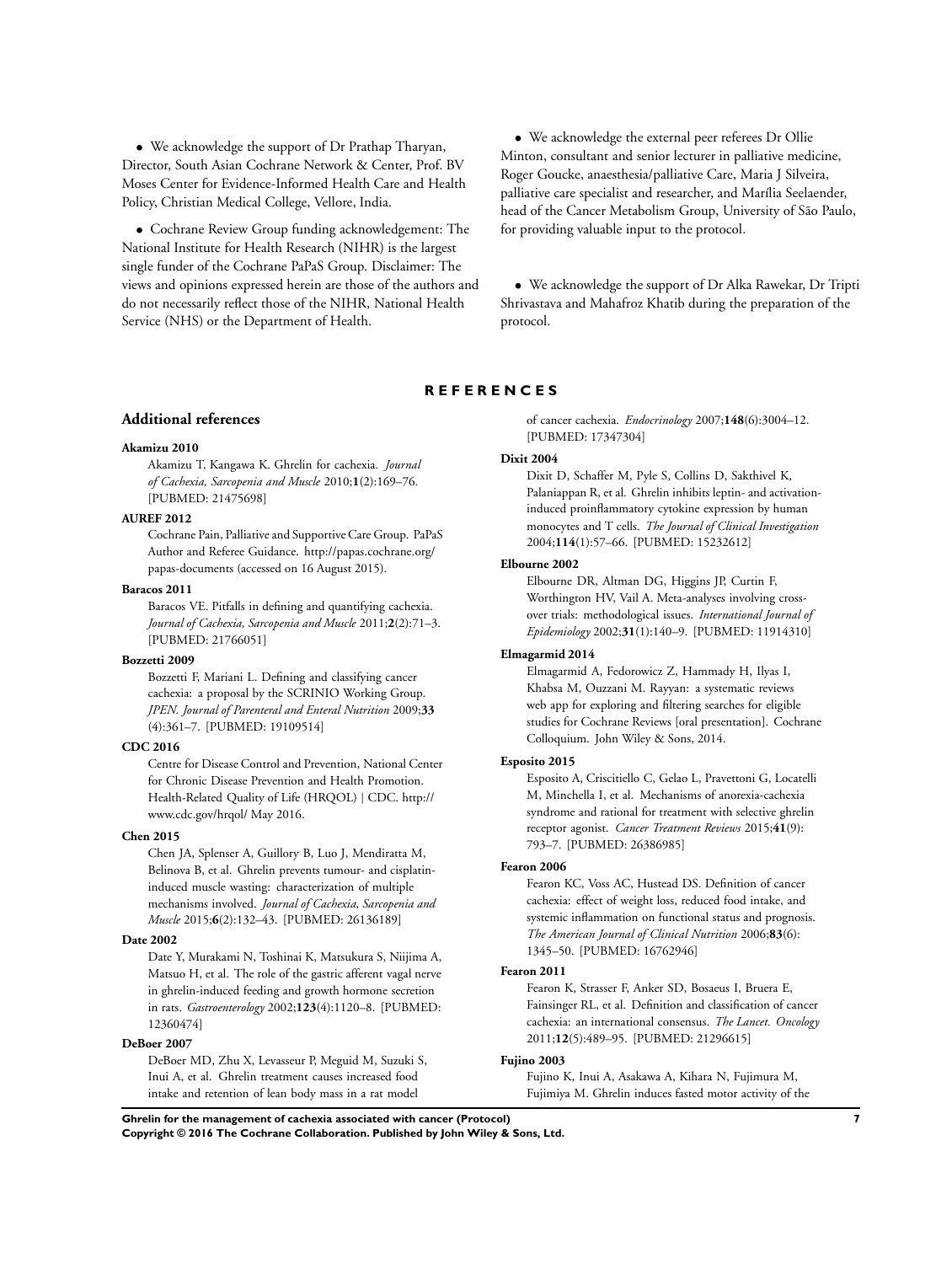gastrointestinal tract in conscious fed rats. *The Journal of Physiology* 2003;**550**(Pt 1):227–40. [PUBMED: 12837928]

## **Fujitsuka 2009**

Fujitsuka N, Asakawa A, Hayashi M, Sameshima M, Amitani H, Kojima S, et al. Selective serotonin reuptake inhibitors modify physiological gastrointestinal motor activities via 5-HT2c receptor and acyl ghrelin. *Biological Psychiatry* 2009;**65**(9):748–59. [PUBMED: 19058784]

#### **Fujitsuka 2011**

Fujitsuka N, Asakawa A, Uezono Y, Minami K, Yamaguchi T, Niijima A, et al. Potentiation of ghrelin signaling attenuates cancer anorexia-cachexia and prolongs survival. *Translational Psychiatry* 2011;**1**:e23.

## **Fujitsuka 2014**

Fujitsuka N, Uezono Y. Rikkunshito, a ghrelin potentiator, ameliorates anorexia-cachexia syndrome. *Frontiers in Pharmacology* 2014;**5**:271. [PUBMED: 25540621]

#### **Fuoco 2015**

Fuoco D, Kilgour RD, Vigano A. A hypothesis for a possible synergy between ghrelin and exercise in patients with cachexia: biochemical and physiological bases. *Medical Hypotheses* 2015;**85**(6):927–33. [PUBMED: 26404870]

#### **Garcia 2005**

Garcia JM, Garcia-Touza M, Hijazi RA, Taffet G, Epner D, Mann D, et al. Active ghrelin levels and active to total ghrelin ratio in cancer-induced cachexia. *The Journal of Clinical Endocrinology and Metabolism* 2005;**90**(5):2920–6. [PUBMED: 15713718]

#### **Garcia 2007**

Garcia J, Boccia R, Graham C, et al. A phase II randomized, placebo-controlled, double-blind study of the efficacy and safety of RC-1291 (RC) for the treatment of cancer cachexia. *Journal of Clinical Oncology* 2007 (June 20 Supplement);**25**(18S):9133.

#### **Garcia 2009**

Garcia JM, Polvino WJ. Pharmacodynamic hormonal effects of anamorelin, a novel oral ghrelin mimetic and growth hormone secretagogue in healthy volunteers. *Growth Hormone & IGF Research* 2009;**19**(3):267–73. [PUBMED: 19196529]

## **Garcia 2013**

Garcia JM, Friend J, Allen S. Therapeutic potential of anamorelin, a novel, oral ghrelin mimetic, in patients with cancer-related cachexia: a multicenter, randomized, doubleblind, crossover, pilot study. *Supportive Care in Cancer* 2013;**21**(1):129–37. [PUBMED: 22699302]

## **Garcia 2015**

Garcia JM, Boccia RV, Graham CD, Yan Y, Duus EM, Allen S, et al. Anamorelin for patients with cancer cachexia: an integrated analysis of two phase 2, randomised, placebocontrolled, double-blind trials. *The Lancet. Oncology* 2015; **16**(1):108–16. [PUBMED: 25524795]

#### **GRADEpro GDT 2015 [Computer program]**

Brozek J, Oxman A, Schünemann H. GRADEpro Guideline Development Tool. McMaster University: Evidence Prime, Inc., 2015.

#### **Higgins 2011**

Higgins JPT, Green S (editors). *Cochrane Handbook for Systematic Reviews of Interventions*. Available from www.cochrane-handbook.org. Vol. **5.1.0**, The Cochrane Collaboration, 2009 [Updated March 2011].

#### **Khatib 2014a**

Khatib MN, Gaidhane S, Gaidhane A, Syed ZQ. Role of ghrelin in regulation of growth hormone secretion by ghrelin-pituitary-GH axis. *International Journal of Medical Science and Public Health* 2014;**3**(4):425–9. [DOI: 10.5455/ijmsph.2014.250120141]

#### **Khatib 2014b**

Khatib MN, Simkhada P, Gode D. Cardioprotective effects of ghrelin in heart failure: from gut to heart. *Heart Views* 2014;**15**(3):74–6. [DOI: 10.4103/1995-705X.144792]

## **Khatib 2014c**

Khatib MN, Khatib M, Gaidhane S, Gaidhane A, Quazi SZ. Ghrelin for regulating appetite and energy balance: a systematic review. *National Journal of Physiology, Pharmacy and Pharmacology* 2014;**4**(3):101–5. [DOI: 10.5455/ njppp.2014.4.230420141]

## **Khatib 2014d**

Khatib MN, Gode D, Simkhada P, Agho K, Gaidhane S, Saxena D, et al. Somatotropic and cardio-protective effects of ghrelin in experimental models of heart failure: a systematic review. *Annals of Tropical Medicine and Public Health* 2014;**7**(1):30–42. [DOI: 10.4103/ 1755-6783.145008]

#### **Khatib 2014e**

Khatib MN, Gaidhane S, Simkhada P, Gaidhane A, Quazi SZ. Cardiovascular effects of ghrelin in heart failure: a systematic review. *International Journal of Medical Science and Public Health* 2014;**3**(6):756–63. [DOI: 10.5455/ ijmsph.2014.060420141]

#### **Khatib 2014f**

Khatib MN, Gaidhane S, Gaidhane AM, Khatib M, Simkhada P, Gode D, et al. Ghrelin: ghrelin as a regulatory peptide in growth hormone secretion. *Journal of Clinical and Diagnostic Research* 2014;**8**(8):MC13–7. [PUBMED: 25302229]

#### **Khatib 2015a**

Khatib MN, Shankar A, Kirubakaran R, Agho K, Simkhada P, Gaidhane S, et al. Effect of ghrelin on mortality and cardiovascular outcomes in experimental rat and mice models of heart failure: a systematic review and metaanalysis. *PloS One* 2015;**10**(5):e0126697. [PUBMED: 26016489]

## **Khatib 2015b**

Khatib MN, Gaidhane S, Gaidhane AM, Simkhada P, Zahiruddin QS. Ghrelin-O-acyl-transferase (GOAT) as a novel metabolic regulatory enzyme. *Journal of Clinical and Diagnostic Research* 2015;**9**(2):LE01–5. [PUBMED: 25859472]

#### **Klok 2007**

Klok MD, Jakobsdottir S, Drent ML. The role of leptin and ghrelin in the regulation of food intake and body weight

**Ghrelin for the management of cachexia associated with cancer (Protocol) 8 Copyright © 2016 The Cochrane Collaboration. Published by John Wiley & Sons, Ltd.**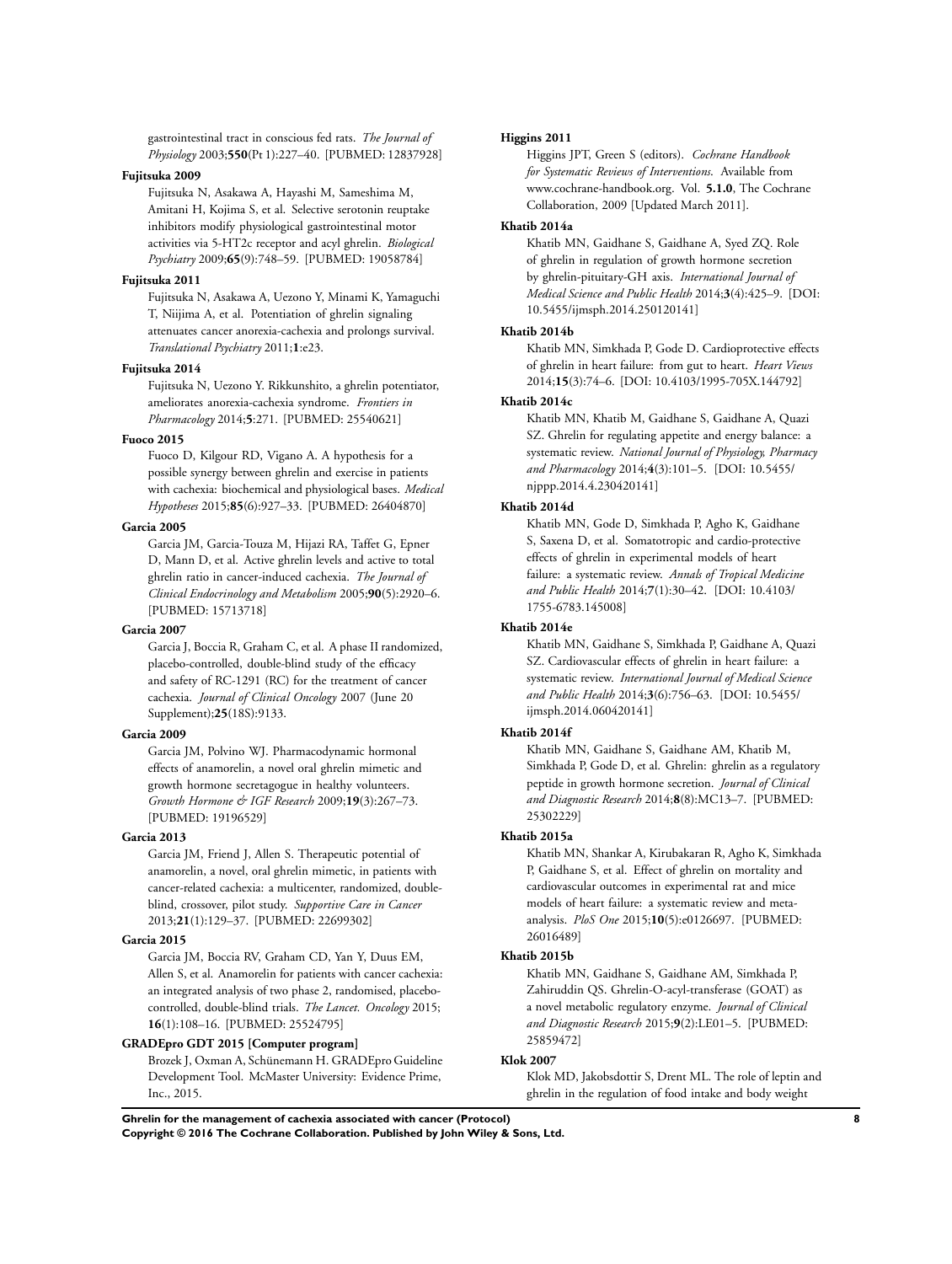in humans: a review. *Obesity Reviews* 2007;**8**(1):21–34. [PUBMED: 17212793]

#### **Kos 2009**

Kos K, Harte AL, O'Hare PJ, Kumar S, McTernan PG. Ghrelin and the differential regulation of des-acyl (DSG) and oct-anoyl ghrelin (OTG) in human adipose tissue (AT). *Clinical Endocrinology* 2009;**70**(3):383–9. [PUBMED: 18616714]

## **Madeddu 2015a**

Madeddu C, Mantovani G, Gramignano G, Astara G, Maccio A. Muscle wasting as main evidence of energy impairment in cancer cachexia: future therapeutic approaches. Future Oncology 2015; Vol. [Epub ahead of print]. [PUBMED: 26376740]

#### **Madeddu 2015b**

Madeddu C, Mantovani G, Gramignano G, Maccio A. Advances in pharmacologic strategies for cancer cachexia. *Expert Opinion on Pharmacotherapy* 2015;**16**(14):2163–77. [PUBMED: 26330024]

#### **Mendes 2015**

Mendes MCS, Pimentel GD, Costa FO, Carvalheira JBC. Molecular and neuroendocrine mechanisms of cancer cachexia. *Journal of Endocrinology* 2015;**226**(3):R29–43.

#### **Moher 2009**

Moher D, Liberati A, Tetzlaff J, Altman DG, the PRISMA Group. Preferred reporting items for systematic reviews and meta-analyses: the PRISMA statement. *PLoS Medicine* 2009;**6**(7):e1000097.

#### **Molfino 2014**

Molfino A, Formiconi A, Rossi Fanelli F, Muscaritoli M. Ghrelin: from discovery to cancer cachexia therapy. *Current Opinion in Clinical Nutrition and Metabolic Care* 2014;**17** (5):471–6. [PUBMED: 24905862]

## **Murphy 1998**

Murphy MG, Plunkett LM, Gertz BJ, He W, Wittreich J, Polvino WM, et al. MK-677, an orally active growth hormone secretagogue, reverses diet-induced catabolism. *The Journal of Clinical Endocrinology and Metabolism* 1998; **83**(2):320–5. [PUBMED: 9467534]

#### **Neary 2004**

Neary NM, Small CJ, Wren AM, Lee JL, Druce MR, Palmieri C, et al. Ghrelin increases energy intake in cancer patients with impaired appetite: acute, randomized, placebo-controlled trial. *The Journal of Clinical Endocrinology and Metabolism* 2004;**89**(6):2832–6. [PUBMED: 15181065]

## **Northrup 2013**

Northrup R, Kuroda K, Duus EM, Barnes SR, Cheatham L, Wiley T, et al. Effect of ghrelin and anamorelin (ONO-7643), a selective ghrelin receptor agonist, on tumor growth in a lung cancer mouse xenograft model. *Supportive Care in Cancer* 2013;**21**(9):2409–15. [PUBMED: 23579947]

## **Penna 2010**

Penna F, Costamagna D, Fanzani A, Bonelli G, Baccino FM, Costelli P. Muscle wasting and impaired myogenesis in tumor bearing mice are prevented by ERK inhibition. *PloS one* 2010;**5**(10):e13604. [PUBMED: 21048967]

#### **Penna 2016**

Penna F, Busquets S, Argiles JM. Experimental cancer cachexia: evolving strategies for getting closer to the human scenario. *Seminars in Cell and Developmental Biology* 2016;**54**:20–7. [DOI: 10.1016/j.semcdb.2015.09.002; PUBMED: 26343953]

#### **Pietra 2014**

Pietra C, Takeda Y, Tazawa-Ogata N, Minami M, Yuanfeng X, Duus EM, et al. Anamorelin HCl (ONO-7643), a novel ghrelin receptor agonist, for the treatment of cancer anorexia-cachexia syndrome: preclinical profile. *Journal of Cachexia, Sarcopenia and Muscle* 2014;**5**(4):329–37. [PUBMED: 25267366]

#### **Porporato 2013**

Porporato PE, Filigheddu N, Reano S, Ferrara M, Angelino E, Gnocchi VF, et al. Acylated and unacylated ghrelin impair skeletal muscle atrophy in mice. *The Journal of Clinical Investigation* 2013;**123**(2):611–22. [PUBMED: 23281394]

#### **Reid 2012**

Reid J, Mills M, Cantwell M, Cardwell CR, Murray LJ, Donnelly M. Thalidomide for managing cancer cachexia. *Cochrane Database of Systematic Reviews* 2012, Issue 4. [DOI: 10.1002/14651858.CD008664.pub2]

#### **RevMan 2014 [Computer program]**

The Nordic Cochrane Centre, The Cochrane Collaboration. Review Manager. Version 5.3. Copenhagen: The Nordic Cochrane Centre, The Cochrane Collaboration, 2014.

## **Ryan 2016**

Ryan AM, Power DG, Daly L, Cushen SJ, Ni Bhuachalla E, Prado CM. Cancer-associated malnutrition, cachexia and sarcopenia: the skeleton in the hospital closet 40 years later. The Proceedings of the Nutrition Society. 2016:1–13. [PUBMED: 26786393]

#### **Stephens 2008**

Stephens NA, Skipworth RJ, Fearon KC. Cachexia, survival and the acute phase response. *Current Opinion in Supportive and Palliative Care* 2008;**2**(4):267–74. [PUBMED: 19060563]

#### **Stewart 2006**

Stewart GD, Skipworth RJ, Fearon KC. Cancer cachexia and fatigue. *Clinical Medicine* 2006;**6**(2):140–3. [PUBMED: 16688969]

#### **Sugiyama 2012**

Sugiyama M, Yamaki A, Furuya M, Inomata N, Minamitake Y, Ohsuye K, et al. Ghrelin improves body weight loss and skeletal muscle catabolism associated with angiotensin IIinduced cachexia in mice. *Regulatory Peptides* 2012;**178**(1- 3):21–8. [PUBMED: 22750276]

## **Sun 2015**

Sun L, Quan XQ, Yu S. An epidemiological survey of cachexia in advanced cancer patients and analysis on its

**Ghrelin for the management of cachexia associated with cancer (Protocol) 9 Copyright © 2016 The Cochrane Collaboration. Published by John Wiley & Sons, Ltd.**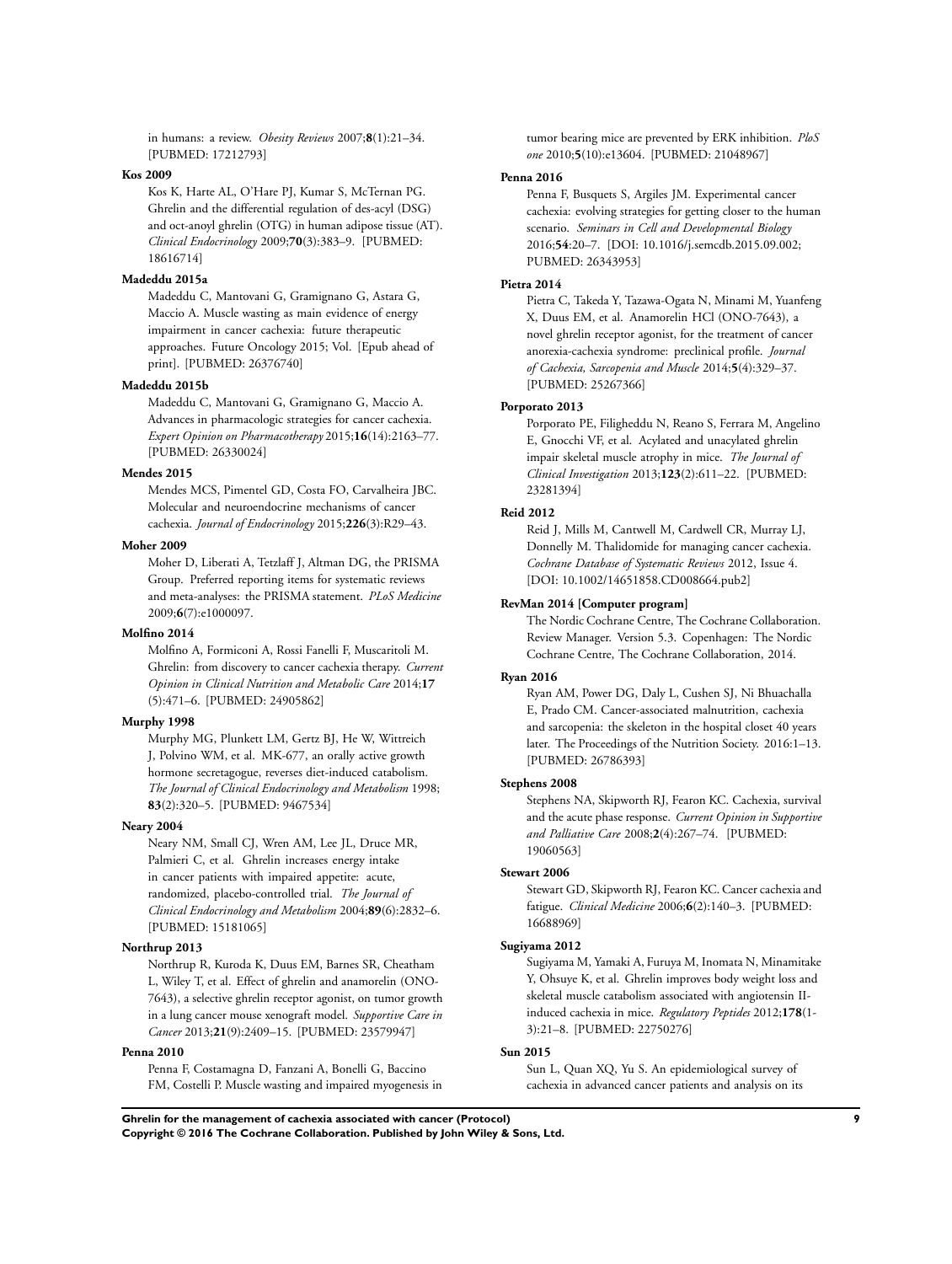<span id="page-12-0"></span>diagnostic and treatment status. *Nutrition and Cancer* 2015 Oct;**67**(7):1056–62. [PUBMED: 26317149]

## **Takeda 2008**

Takeda H, Sadakane C, Hattori T, Katsurada T, Ohkawara T, Nagai K, et al. Rikkunshito, an herbal medicine, suppresses cisplatin-induced anorexia in rats via 5-HT2 receptor antagonism. *Gastroenterology* 2008;**134**(7): 2004–13. [PUBMED: 18439428]

## **Teunissen 2007**

Teunissen SC, Wesker W, Kruitwagen C, de Haes HC, Voest EE, de Graeff A. Symptom prevalence in patients with incurable cancer: a systematic review. *Journal of Pain and Symptom Management* 2007;**34**(1):94–104. [PUBMED: 17509812]

#### **Tisdale 2009**

Tisdale MJ. Mechanisms of cancer cachexia. *Physiological Reviews* 2009;**89**(2):381–410. [PUBMED: 19342610]

#### **Tschop 2000**

Tschop M, Smiley DL, Heiman ML. Ghrelin induces adiposity in rodents. *Nature* 2000;**407**(6806):908–13. [PUBMED: 11057670]

#### **Tsubouchi 2014**

Tsubouchi H, Yanagi S, Miura A, Matsumoto N, Kangawa K, Nakazato M. Ghrelin relieves cancer cachexia associated with the development of lung adenocarcinoma in mice. *European Journal of Pharmacology* 2014;**743**:1–10. [PUBMED: 25257464]

#### **Utech 2012**

Utech AE, Tadros EM, Hayes TG, Garcia JM. Predicting survival in cancer patients: the role of cachexia and hormonal, nutritional and inflammatory markers. *Journal of Cachexia, Sarcopenia and Muscle* 2012;**3**(4):245–51. [PUBMED: 22648739]

#### **Velloso 2008**

Velloso CP. Regulation of muscle mass by growth hormone and IGF-I. *British Journal of Pharmacology* 2008;**154**(3): 557–68. [PUBMED: 18500379]

#### **von Haehling 2012**

von Haehling S, Anker SD. Cachexia as major underestimated unmet medical need: facts and numbers. *International Journal of Cardiology* 2012;**161**(3):121–3. [PUBMED: 23084543]

## **Watanabe 1996**

Watanabe S, Bruera E. Anorexia and cachexia, asthenia, and lethargy. *Hematology/Oncology Clinics of North America* 1996;**10**(1):189–206. [PUBMED: 8821567]

## **Windsor 1988**

Windsor JA, Hill GL. Risk factors for postoperative pneumonia. The importance of protein depletion. *Annals of Surgery* 1988;**208**(2):209–14. [PUBMED: 3401064]

#### **Wren 2001**

Wren AM, Seal LJ, Cohen MA, Brynes AE, Frost GS, Murphy KG, et al. Ghrelin enhances appetite and increases food intake in humans. *The Journal of Clinical Endocrinology and Metabolism* 2001;**86**(12):5992. [PUBMED: 11739476]

#### **Zhang 2007**

Zhang W, Zhao L, Mulholland MW. Ghrelin stimulates myocyte development. *Cellular Physiology and Biochemistry: International Journal of Experimental Cellular Physiology, Biochemistry, and Pharmacology* 2007;**20**(5):659–64. [PUBMED: 17762192]

## **Zhang 2015**

Zhang H, Garcia JM. Anamorelin hydrochloride for the treatment of cancer-anorexia-cachexia in NSCLC. *Expert Opinion on Pharmacotherapy* 2015;**16**(8):1245–53. [PUBMED: 25945893]

∗ *Indicates the major publication for the study*

# **A P P E N D I C E S**

## **Appendix 1. Appendix. MEDLINE search strategy**

Database: Ovid MEDLINE(R) In-Process & Other Non-Indexed Citations and Ovid MEDLINE(R) <1946 to Present> Search Strategy: 1 Ghrelin/

2 (ghrelin or ppghrelin or (motilin adj2 peptide) or ghrl or obestatin or ppmtlrp or "appetite regulating hormone" or Anamorelin or Ipamorelin or Eganamorelin or Hexarelin or MK-677 or Rikkunshito).tw.

3 Cachexia/

4 cachexia.tw.

5 cachexic.tw.

6 (weight or underweight or malnutrition or wasting).tw.

7 Weight Loss/

8 or/3-7

**Ghrelin for the management of cachexia associated with cancer (Protocol) 10 Copyright © 2016 The Cochrane Collaboration. Published by John Wiley & Sons, Ltd.**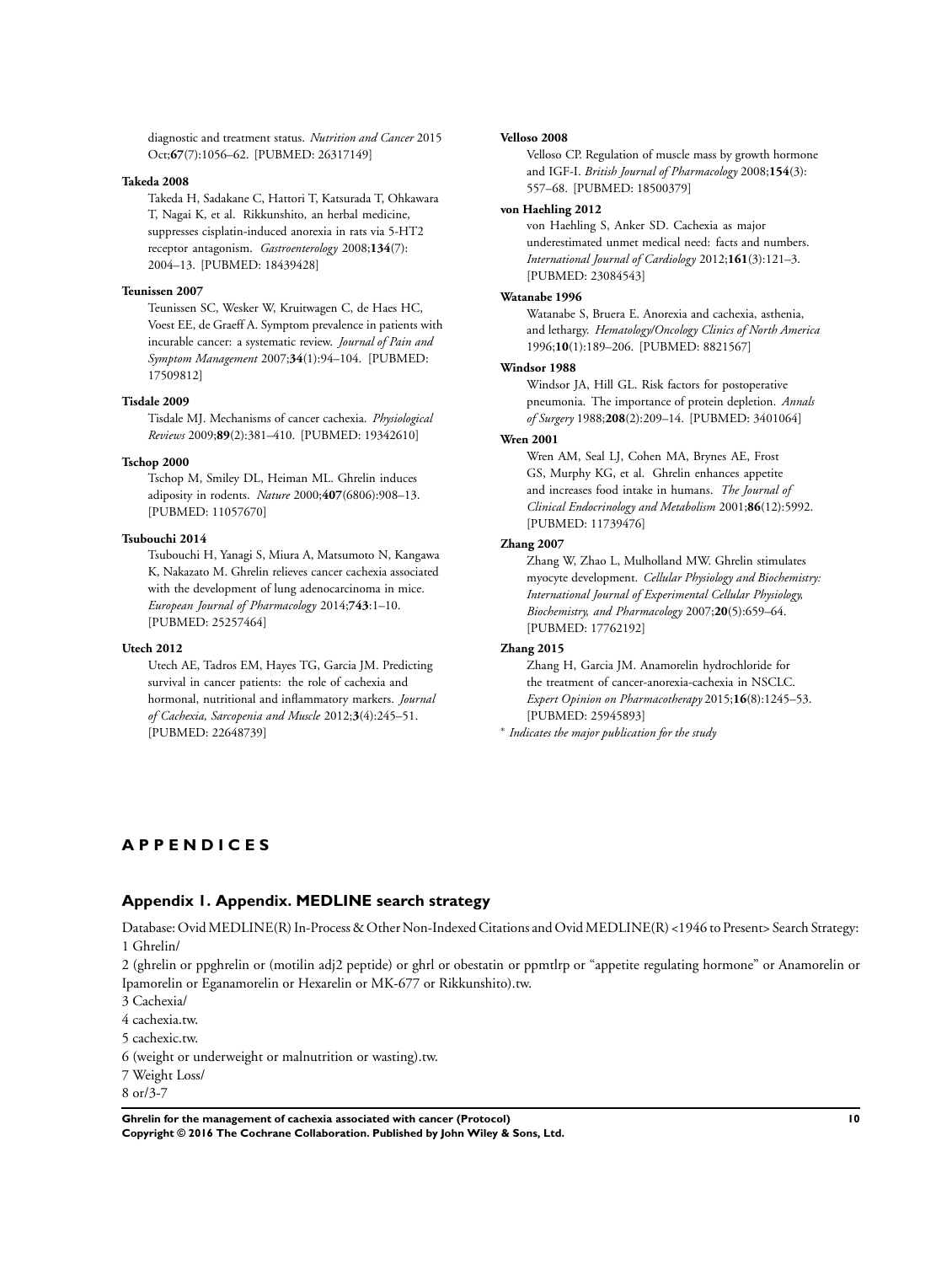9 exp Neoplasms/ 10 (cancer\* or tumor\* or tumour\* or neoplas\* or malignan\* or carcinoma\* or adenocarcinoma\* or choricarcinoma\* or leukemia\* or leukaemia\* or metastat\* or sarcoma\* or teratoma\*).tw. 11 or/9-10 12 1 or 2 13 8 and 11 and 12

# **C O N T R I B U T I O N S O F A U T H O R S**

MNK and ZQS designed and developed the protocol with input from AG, SG, PS, RK and AS. MNK and SG developed the search strategy with the help of the PaPaS Group Information Specialist, and ZQS wrote the Background section. MNK and SG will be responsible for data extraction in the full review. All authors will be responsible for completing the protocol, full review, and updating the review in future.

# **D E C L A R A T I O N S O F I N T E R E S T**

MNK: none known. AS: none known. RK: none known. AG: none known. SG: none known. SG is a specialist physician and manages patients with cancer cachexia. PS: none known. ZQS: none known.

# **Commercial funding of reviews or authors**

The authors have not received any funding from any source.

# **S O U R C E S O F S U P P O R T**

## **Internal sources**

• Datta Meghe Institute of Medical Sciences, India.